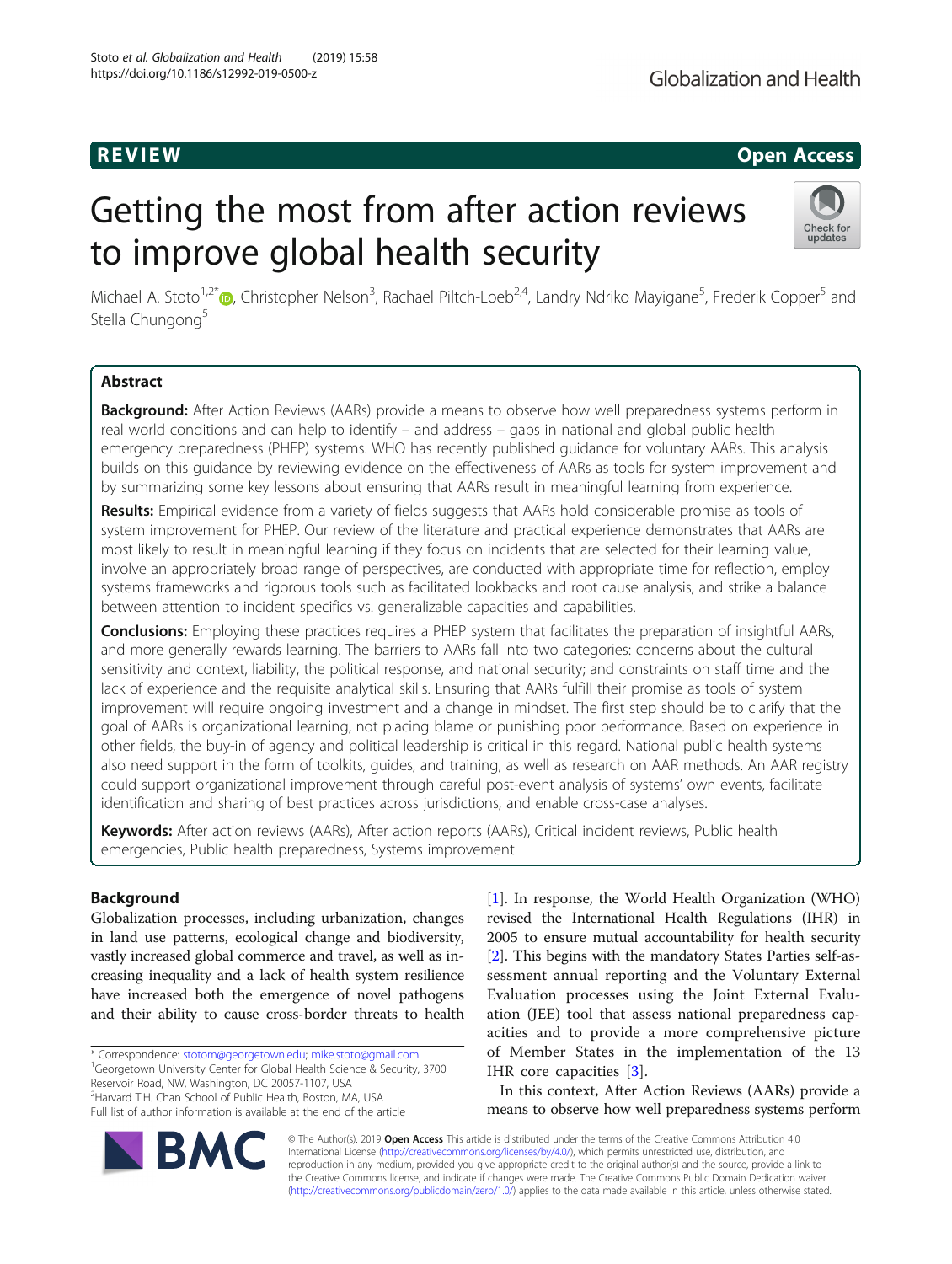in real world conditions and can help to identify – and address – gaps in national and global public health emergency preparedness (PHEP) systems [[4](#page-8-0)]. AARs, along with simulation exercises (SimEx), assess the functionality of these capacities, both individually and working together in a coordinated and effective fashion. AARs also can help ensure that plans, processes, and other capacities are up to date and make the best possible use of limited resources. In an attempt to improve the overall state of AAR practice, the WHO has recently published the Country Implementation Guidance for voluntary After Action Reviews and Simulation Exercises under the WHO International Health Regulation Monitoring and Evaluation Framework (IHR MEF) [\[5](#page-8-0)].

The U.S. Army appears to have been the first to develop and institutionalize the AAR process (in the 1970s), and authored the first guidance for its implementation  $[6, 7]$  $[6, 7]$  $[6, 7]$ . Subsequently the approach was adopted by the Navy, Air Force, and Marines, and AARs are now required by regulation  $[8, 9]$  $[8, 9]$  $[8, 9]$ . Subsequently, the humanitarian response community, perhaps by virtue of working alongside the military in crisis response, adopted the practice of using AARs for organizational learning in disaster relief efforts. Organizations including World Vision have hosted conferences to establish internal and industry-wide lessons learned after major disasters to assess and improve performance and inform future responses, as they did after the Asian Tsunami in 2005 [\[10](#page-9-0), [11](#page-9-0)].

AARs are now fairly common in PHEP. For over a decade they have been required of recipients of U.S. federal grants [\[12\]](#page-9-0) and have frequently been conducted in Europe on major responses such as the 2017 Portugal fires [[13](#page-9-0)], country- and EU-level responses to Ebola [[14](#page-9-0)] and H1N1 [[15,](#page-9-0) [16](#page-9-0)]. At the global level WHO has been promoting the use of AARs as a more science- or evidence-based approach to assessing effective IHR core capacities in "real-life" situations. Since the end of 2016, the WHO has supported more than 43 AARs globally, such as the Madagascar Plague AAR in July 2018 [\[17](#page-9-0)]. However, simply conducting AARs without meaningful learning from events can turn into a "box-checking" exercise.

Learning from actual events requires overcoming a number of challenges. First, the incidents that form the basis of AARs are singular, often rare, events that are usually unique in context and specifics. Thus, standard quality improvement (QI) techniques, which often rely on statistical analysis of repeated measures, are of limited use [[4](#page-8-0)]. Second, the PHEP "system" is fragmented and its structure and function vary by location. As noted in the WHO "Whole of Society" approach, it includes public and private partners from the health and nonhealth sectors at the global, national, state and local levels, with each type of partner often playing different roles depending on the context and nature of the incident [\[18](#page-9-0)]. This complexity makes it difficult to know who should have done what, even after the event. Third, when done well, AARs can be time- and resourceintensive and often reveal uncomfortable truths.

Given these challenges, it is not surprising that the quality of AARs varies considerably. For instance, Savoia and colleagues (2012) analyzed AARs of responses to the 2009–2010 H1N1 pandemic and three hurricanes Ike (2008), Gustav (2008) and Katrina (2005) that appeared in the U.S. Department of Homeland Security's Lessons Learned Information Sharing system (an online repository of AARs and best practices) [[19](#page-9-0)]. Although there were many common themes, there was no consistency in how the capabilities were named or defined or what was included in each capability section. Similarly, participants at a workshop of U.S. federal, state, and local health officials who had prepared or reviewed AARs on the public health response to the 2009 H1N1 Pandemic found that these AARs varied widely in their intended uses, how they were prepared, and the extent to which they probed root causes [[20](#page-9-0)]. Similarly, a recent analysis of 24 AARs identified both extensive variability in methods and a substantial divergence between realworld AAR practice and the standards described in AAR and qualitative research literature [\[21](#page-9-0)].

This review, intended for practitioners who conduct AARs, aims to build on and supplement the WHO guidance [\[22](#page-9-0)] by reviewing existing evidence on the effectiveness of AARs as tools for system improvement and by summarizing some key lessons about ensuring that AARs result in meaningful learning from experience. Our analysis and conclusions are drawn from the authors' experience (spanning over 15 years) in conducting and reviewing AARs, researching effective AAR practices, and in developing tools for improving them. We cite an extensive literature on the subject, drawn from public health and other fields. But since much of this evidence does not appear in peer-reviewed journals, a structured systematic review would not have been effective. Perhaps because the AAR process began in the United States, most of the experience and evidence we cite is U.S-based.

Some of this literature uses the term Critical Incident Review rather than AAR, sometimes to indicate a more probing, thoughtful analysis than is seen in some AARs. In this commentary we use AAR to be consistent with the language of the IHR MEF, and describe best practices that can help ensure the critical analysis that we believe is necessary to make AARs effective. We also describe the need for a Critical Incident Registry, which would feature deeper analyses than in typical AARs. In the literature, AAR sometimes stands for "after-action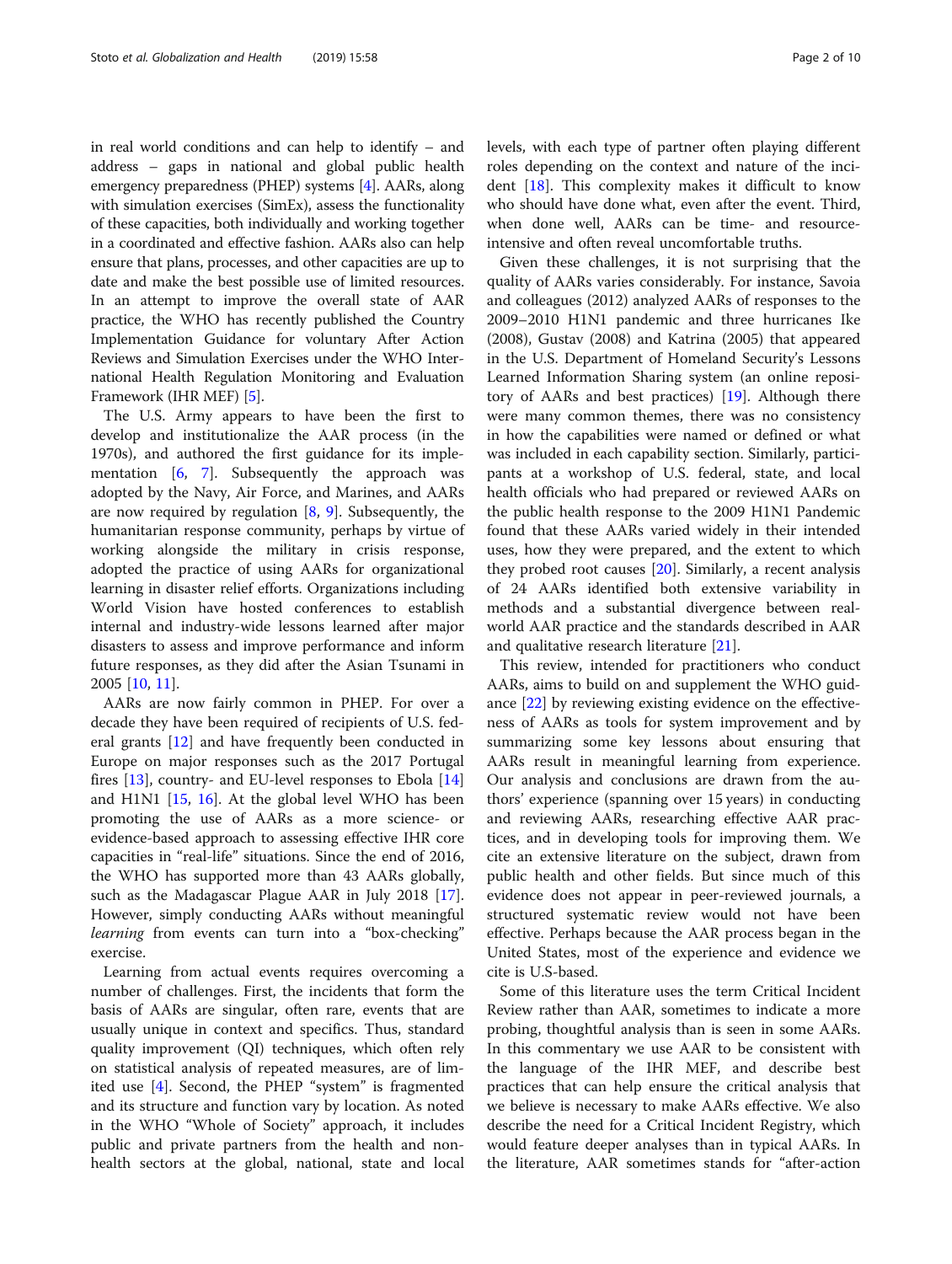report." Because we want to emphasize the process, we focus on the review rather than the report in this analysis.

Our review begins with an appraisal of the evidence that AARs lead to system improvement. We then address best practices for conducting AARs, including choosing incidents that are ripe for learning, when to conduct AARs, who should be involved in the process, as well as how to conduct AARs, focusing on systemsthinking such as avoiding individual blame and probing for root causes. We end with a discussion of implementation issues, including overcoming barriers to conducting and reporting the results of AARs, the need to share results in a Critical Incident Registry, as well as to develop resources to aid in the conduct of effective AARs.

#### Do AAR's lead to system improvement?

AARs seek to create the conditions under which practitioners and stakeholders can use information collected to improve performance during future responses. We are not aware of any systematic research on the impact of AARs in public health emergency preparedness. However, a number of studies in other sectors and contexts provide evidence on the impact of the incident review process on individual and team performance, as well as organizational benefits [\[23](#page-9-0)]. Based on this limited evidence, there is reasonable justification to expect AARs could be an effective intervention in improving PHEP systems performance.

Tannenbaum and Cerasoli conducted a systematic review of findings from 46 studies [\[24](#page-9-0)]. Limiting their analysis to studies that reported on the impacts of AARs on "quantifiable aspects of performance" (e.g., in simulators, games, personnel records, self-ratings, performance appraisal ratings) they found that, on average, after action reports/debriefs improved effectiveness over a control group by approximately 25%. The results were similar across a wide variety of contexts, including teams versus individuals and medical versus non-medical situations. Another study that used survey data on 67 fire crews found that increases in the frequency of afteraction reviews was associated with a stronger perceived safety climate [[25](#page-9-0)]. A study of soldiers from two companies of the Israel Defense Forces taking a ground navigation course found added benefit from daily afteraction reviews of both successes and failures, compared with those who reviewed only failures [\[26](#page-9-0)].

Both the United States Department of Veterans Affairs (VA) and the Joint Commission which monitors hospitals review incidents in their own form of after-action reporting. Each uses a systematic approach that incorporates root cause analysis into a review after a sentinel or adverse event has occurred where things did not go as expected. While limited evaluation has occurred of the

effectiveness of the after-action reviews, at the VA, comparison of these reviews with prior approaches to reviewing adverse events showed a shift in the root causes identified, blaming individuals less and increasingly attributing the problem to systemic causes like communication and policies or procedures [\[27](#page-9-0)].

## Best practices for conducting after action reviews

Because of the recent emphasis on AARs and their success in other sectors, the remainder of this paper summarizes best practices and lessons learned about improving the quality of AARs as tools for learning and highlights some implications for practitioners and policy makers. The lessons address what kinds of incidents to review, when to do the reviews, who should be involved in the review, and especially, how the reviews should be conducted, including systematic and methodological approaches and considerations of generalizability. Lacking formal evidence, this section is based primarily on experience and professional consensus.

#### Choosing incidents that are ripe for learning

Given the time and effort needed to conduct highquality AARs, it is important to focus on incidents that are ripe for learning. Extremely large or severe incidents usually warrant an AAR if only because they affect large numbers of people and attract public attention. But smaller events that highlight important system characteristics, call into question key planning assumptions, or portend future trends can also provide important learning opportunities. AARs need not focus only on problems; good outcomes can be an opportunity for learning as well. Most incidents include a mix of good and bad outcomes anyway. Similarly, industries such as aviation have made great progress by reviewing "near misses" – small incidents, or even non-incidents, that could have been much worse under different circumstances [\[4](#page-8-0)].

Piltch-Loeb and colleagues have identified six considerations for selecting incidents for review [\[4\]](#page-8-0).

- (1) public health played a significant though not necessarily leading – role
- (2) the incident reflects a particular magnitude of morbidity or social disruption
- (3) the incident revealed particular vulnerabilities in response capabilities
- (4) it called into question systems behavior or beliefs
- (5) the incident helped to identify best practices, or
- (6) the incident captured the PHEP community's attention or was otherwise meaningful for practitioners.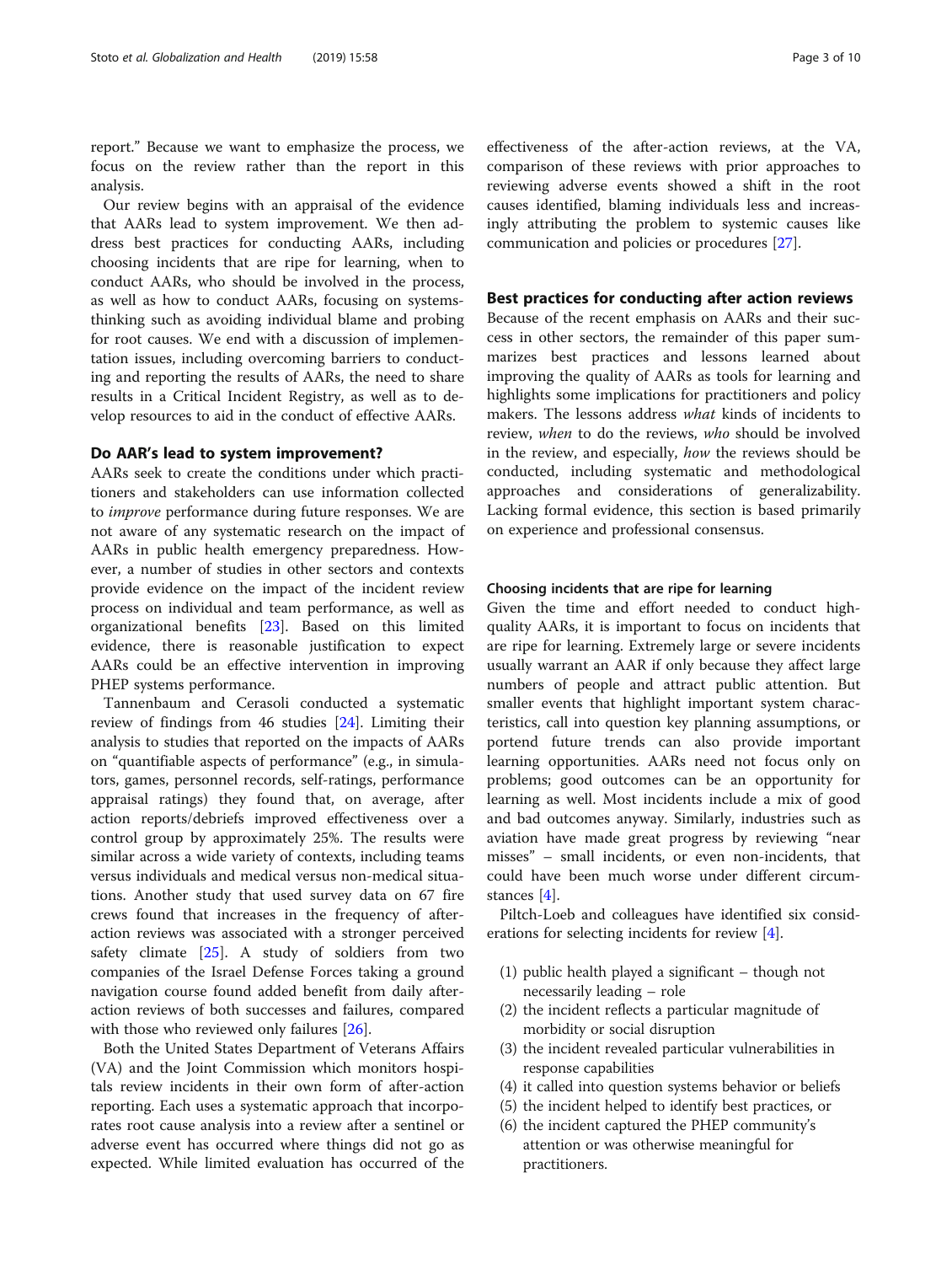Similarly, but more specifically, the WHO guidance gives five criteria for initiating an AAR [\[5](#page-8-0), [22](#page-9-0)]:

- (1) at least one of the 13 IHR core capacities is reviewed, validated or tested
- (2) the event was declared as a Public Health Event of International Concern (PHEIC), or was notified to WHO under the IHR (2005) Annex 2, or was a graded emergency under WHO Emergency Response Framework (level 2 or 3)
- (3) when the WHO Public Health Emergency Operations Centre was activated following the occurrence of a public health event, or due to an increased risk of occurrence
- (4) the event involved coordination and collaboration with sectors that do not routinely collaborate (e.g. chemical or radiological events, food safety event and natural disasters); or
- (5) when the AAR was recommended by WHO following an event that constitutes an opportunity for learning and performance improvement, which could include the above Piltch-Loeb considerations.

One of the challenges in analyzing actual events is that public health emergencies often play out over a long period – months rather than days or weeks. Many things happen during this period, making it difficult to know how to focus the analysis. One way to address this is to focus attention on "critical junctures," phases in the incident that altered the response in a positive or negative way.

For example, in their analysis of the initial recognition of pandemic H1N1 influenza in Mexico and the U.S. in 2009, Zhang and colleagues created a timeline based on scientific literature, websites, news reports, key informant interviews [[28\]](#page-9-0). This allowed the researchers to identify two critical junctures: (1) the identification of the novel pH1N1 virus in two California children and (2) Mexican health authorities' recognition that a series of apparently unconnected respiratory disease outbreaks throughout Mexico were actually manifestations of pH1N1, which was later declared a Public Health Emergency of International Concern (PHEIC) by the WHO Director General following the recommendation of the IHR Emergency committee [[29\]](#page-9-0).

In-depth analysis of these events found that the identification of the California cases was made possible by expanded surveillance capacity, specifically an experimental surveillance system operated by the U.S. Navy. Similarly, the connection between the U.S. and Mexican outbreaks was made through a trilateral treaty that allowed the Mexican samples to be tested first in Canada and then in the U.S. as well as advanced in global communication systems as well as expectations under the IHR that potential PHEICs be reported. By focusing

on these pivotal events, this analysis demonstrated the value of surveillance and notification capacities, as well as the capability to use them effectively, that are fundamental national state parties' responsibilities under the IHR.

Another challenge lies in striking a balance between focusing on the details of specific incidents while at the same time probing for more generalizable lessons. The concepts of capacity and capability can provide a common terminology that allows researchers and practitioners to describe the details of specific incidents as examples of broader system functions that apply across times, places, and incident types. The U.S. for instance has identified a list of 15 public health preparedness capabilities [\[30](#page-9-0)] and 4 capabilities for hospitals and healthcare coalitions [[31](#page-9-0)]. More recently, the European Centre for Disease Prevention and Control (ECDC), in turn, has adopted its own capacities and capabilities, derived from a logic model that includes capacities (the resources a PHEP system has to draw upon such as infrastructure, policies and plans, trained personnel) and response capabilities (the actions PHEP systems can take to detect, characterize, & respond to emergencies) (see Table [1\)](#page-4-0).

For example, an AAR of the response to the 2017 pulmonary plague outbreak in Madagascar using standardized WHO methodology [\[22](#page-9-0)] identified multiple challenges in terms of coordination and logistics; monitoring and laboratory; communication, social mobilization and community engagement; case management and infection prevention and control; and vector control, anti-reservoir and environment. Building on this analysis, the AAR identified 23 priority improvement activities, 9 of which aligned with recommendations from a JEE conducted in July 2017 [[17\]](#page-9-0). A year later, the number of cases decreased by approximately 90% [\[33](#page-9-0)], suggesting that the implementation made an important difference in Madagascar. But what are the lessons for other countries? Many of the challenges and solutions related to the problem of identifying cases at the local level. This includes the availability, limitations, and improper use of tests; the dissemination and use of a standard case definition; the lack of standard operating procedures (SOPs) for reporting and notification; awareness among health workers; and training gaps. While the specifics will necessarily vary among countries, the need for an effective infrastructure to identify cases at the local level is likely to be generalizable.

## When to conduct AARs

Several researchers have noted that one of the most important mechanisms through which AARs can promote system improvement is by providing experiential learning opportunities in which individuals and groups engage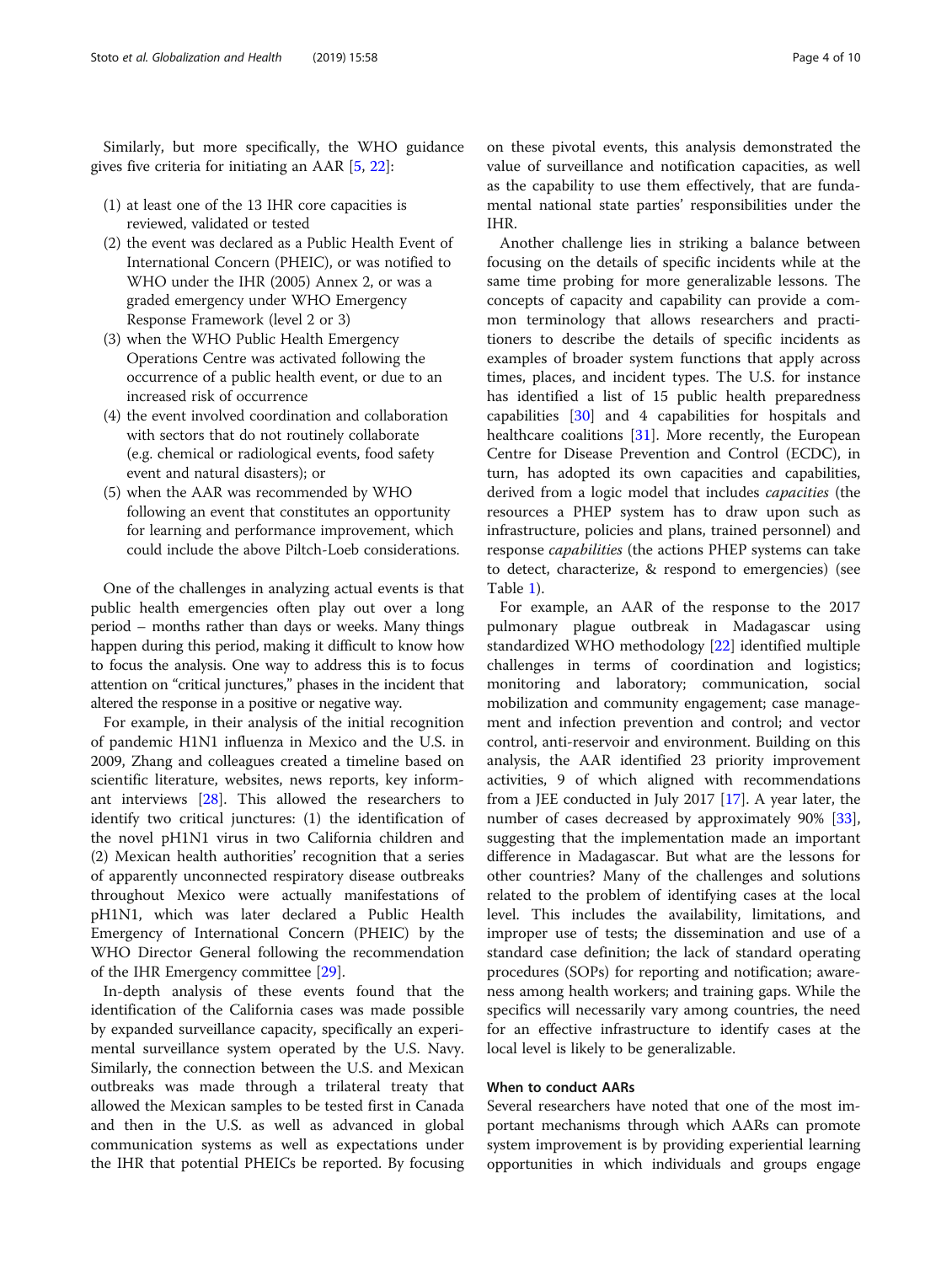## <span id="page-4-0"></span>Table 1 Response capabilities [\[32](#page-9-0)]

Detection and assessment

- Surveillance & epidemiological monitoring
- Incident recognition
- Risk characterization
- Laboratory analysis
- Epidemiological investigation
- Environmental monitoring

Policy development, adaptation, and implementation

- For infection control and treatment guidance
- For population-based disease control
- Communicating between national and subnational authorities and enforcing laws and regulations

Health services

- Preventive services
- Medical surge
- Management of medical countermeasures, supplies & equipment
- Medical services for health care workers & emergency responders

Coordination and communication

- Crisis management
- Communication with healthcare providers
- Communication with emergency management, public safety, and other sectors
- Communication with other public health agencies at the global, European, national, and subnational levels

Emergency risk communication

- Address communication inequalities
- Generate dynamic listening and manage rumors
- Communicate risk in an accurate, transparent and timely manner
- Generate and maintain trust

actively around first-hand experiences and that serve to motivate them to do better in the future [\[24,](#page-9-0) [34,](#page-9-0) [35](#page-9-0)]. Thus, an important aspect of many AARs is an initial "hot-wash" or debrief of responders that come immediately or soon after the incident and that provides an opportunity to record facts and impressions and to capture initial learning as memories are fresh and before the pull of daily duties reduces organizations' focus on the incident. In long lasting incidents, it can be useful to produce interim reports, perhaps at the end of each phase of the incident.

However, it is also important to assure that there is time for deeper reflection, which often comes with the passage of time. The hot-wash, therefore, is usually an integral part of an AAR, but is not by itself sufficient and should be followed by deeper analysis in the months that follow. Information collected during a hot-wash or debrief will be used during an AAR for deeper analysis for the collective sensemaking and organizational learning.

WHO recommends an AAR to be conducted within 3 months of the end of the event and/or of the response, when response stakeholders are still present and have clear memories of what happened [[5\]](#page-8-0). Practically speaking, however, for some public health emergencies there is no hard end point, but rather an extended response and recovery period. Hurricane Maria struck Puerto Rico in September 2017, but the recovery was still under way more than a year later. In other circumstances, more time is needed to prepare the final AAR either because the event and consequently the analysis is complex, or time is needed for emotions to cool off enough so that a rationale analysis is possible. Having recently completed an AAR on a similar topic in another jurisdiction can facilitate rapid planning.

For instance, consider a disease outbreak that occurred in Alamosa County, Colorado, in 2008. In this incident, laboratory testing quickly confirmed Salmonella typhimurium as the responsible pathogen but it took almost two weeks to determine that contamination of the city's public water supply was the source of exposure, which delayed efforts to stop transmission. An initial hot wash by public health officials focused on the response but did not address the causes of a 12-day delay in identifying the source of the contamination. Through a facilitated lookback meeting (see below) that brought together different responders after some time had passed, using a root cause analysis (RCA) framework, more causal pathways for delays – including interagency coordination and challenges in communication between health authorities and the agency responsible for the county's drinking water – were identified. Over time and with deeper analysis, lessons learned shifted from fixing infrastructure to improving relationships and shared decision-making [\[36\]](#page-9-0).

## Who should be involved in AARs

Consistent with WHO's Whole of Society approach, the response to a critical incident involves a wide range of stakeholders. Effective analysis of incidents examines the critical event incident from multiple perspectives and objectives including the full range of stakeholders involved in the event. Bringing stakeholders to the table to participate in an incident review can be challenging due to concerns about blame, timing, or responsibility. However, one of the things that can make AARs effective as mechanisms of system improvement is that they (a) catalyze group dynamics that activate social control, social comparison, socialization, and bonding [[34](#page-9-0), [35](#page-9-0), [37](#page-9-0), [38\]](#page-9-0), and (b) create venues in which groups can generate nuanced mental models that are shared by individuals playing different roles in the system. Indeed, an analysis of post-incident reviews in chemical plants finds that systems often fail because various operators and managers have different or conflicting mental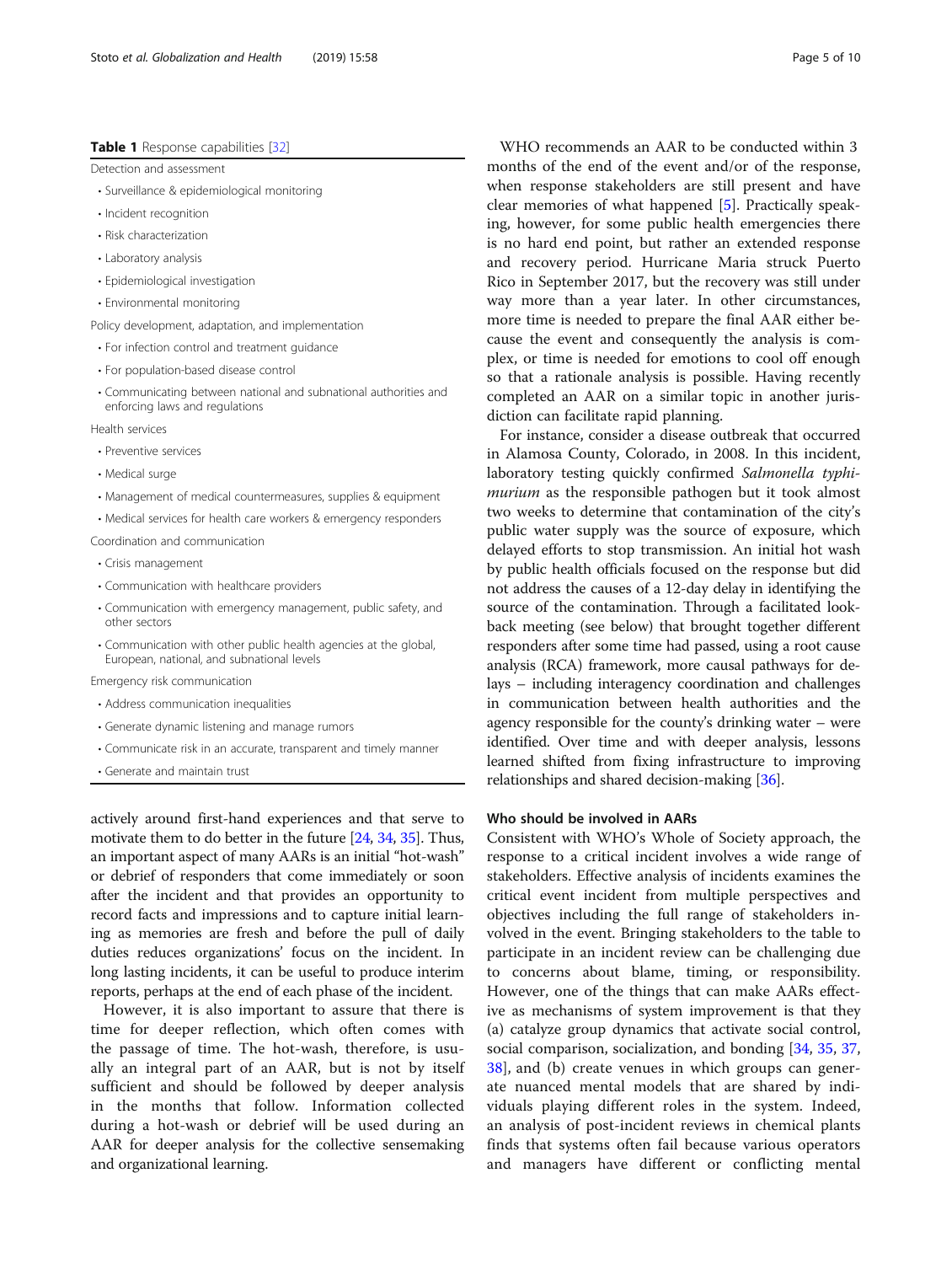models and assumptions, and that AARs provide a mechanism for identifying and resolving contradictions among them [\[39\]](#page-9-0).

Two suggested methods to improve stakeholder engagement in the analysis of incidents include using a facilitated lookback or a peer assessment review. Facilitated lookback methodology developed by RAND to facilitate structured discussions with public health leaders and key staff [[40\]](#page-9-0). A facilitated lookback uses a neutral facilitator and a no-fault approach. It brings together key stakeholders and responders in a meeting to probe dimensions of decisions and explore nuances in past decision-making. Rather than focusing on the response of an individual actor, the meeting focuses on decisionmaking and the shared experience around the event to solicit improvement strategies. A peer assessment review involves bringing in external peers in reviewing an incident. This option offers the potential for reliable and objective analyses by professionals familiar with PHEP and the particularities of the responding PHEP system. This also provides an effective way to share best practices across jurisdictions.

## How to conduct AARs: the importance of systems-thinking

There are also important lessons about the manner in which AARs are conducted, once an incident has been selected and participants selected. There is widespread agreement that the purpose of AARs is to improve systems, not blame individuals or organizations when things go wrong. Placing blame in this way can make those who were involved with the response unwilling to participate freely, thus reducing the quality of the analysis. More importantly, this approach misses an opportunity to learn about problems with the response system that, if not addressed, could cause problems in future events. Focusing on systems rather than individual actions, also help "open up" participants who might otherwise be concerned about personal reprisals [[6](#page-9-0), [24,](#page-9-0) [34](#page-9-0)]. As such, policymakers should be careful in attaching incentives to AARs. One approach is to hold recipients of grants accountable for doing AARs, but not for the results of the analysis, which is the approach taken by the US Department of Health and Human Services in promoting SimExs and AARs for healthcare coalitions [[30\]](#page-9-0). Empirical support for this comes from a study that assessed learning by aviation pilots from near-misses, both in narrative reports filed by experienced pilots after actual dangerous aviation incidents and in laboratory experiments in which college students operated a flight simulator under different conditions of organizational accountability [[41\]](#page-9-0). The authors reviewed narratives provided by the pilots and found that counterfactual thinking, which they regard as a key element in AARs,

was less prevalent when the pilots believed they would be held accountable for the near-miss.

AARs should be structured in a way that moves beyond identification of symptoms of problems to systemlevel root causes. The Ebola virus cases that emerged in Dallas and New York City in the fall of 2014 illustrate this point. In Dallas, a Liberian resident visiting relatives in Dallas came to a hospital emergency department with Ebola symptoms, but it was not until four days later that the local and state health departments mounted a full public health response. In New York, a physician who had been treating Ebola patients in West Africa developed a fever and within hours, an aggressive public health response began the same day. While there are many reasons for the slower response in Dallas, a careful analysis of the case (Table 2) suggests that one contributing factor is that the Dallas hospital did not act like it was part of a public health *system* (e.g., by sharing information and engaging key partners in a timely manner),

## Table 2 Ebola virus in Dallas and New York City

Although global public health systems had been slow to respond to the first cases in West Africa earlier in the year, by September Ebola stories were prominent in the U.S. media and professional publications. In addition, the Centers for Disease Control and Prevention (CDC), state, and local health departments throughout the country alerted hospitals, which in turn distributed this information to first line providers.

On Thursday, September 25, a Liberian resident (Mr. D) visiting relatives in Dallas, Texas developed symptoms consistent with Ebola and sought care at the Texas Health Presbyterian Hospital emergency department (ED). Despite telling one of the nurses that he was from Liberia, he was sent home. On Sunday, September 28, Mr. D returned to the same hospital by ambulance, with more severe symptoms. This time he was consider a potential Ebola case and was "isolated in the ED." Samples were not sent for testing to CDC and the Texas Department of State Health Services until Monday, and positive results were received on Tuesday, September 30, at which point a public health response was initiated. During this 4-day period, two nurses were infected with Ebola. Mr. D died on September X, and the nurses survived.

On Wednesday, October 15, Dr. S, a physician who had been treating Ebola patients in Guinea with Médecins Sans Frontières (MSF) returned home to New York City and in the following days travelled throughout the city using public transportation. On Thursday, October 23, following MSF protocols, took his own temperature and reported a low-grade fever. A few hours later he was taken by a special ambulance to an isolation ward that had been prepared Bellevue Hospital Center. Two of Dr. S's friends were quarantined, and by that evening the Mayor, the New York City health commissioner, and others held a press conference outlining the public health response. Dr. S was treated and survived, and there were no additional cases.

It is clearly inappropriate to directly compare the two cases – an uninsured traveler from Liberia and a physician trained by MSF – and the first case is always more difficult. One can, however, examine each system's response. Although problems with the EHR may have contributed to the failure to diagnose Mr. D's case the first time he came to the hospital in Dallas [\[42\]](#page-9-0), there were additional delays in taking precautions to prevent transmission to others in the hospital and in sending samples to be tested, due in part to a lack of protocols. The Texas Health Presbyterian Hospital did not act like it was part of a public health system, with responsibilities to the community as well as its patients. In New York, on the other hand, not only did MSF have protocols in place, but the Department of Health and Mental Hygiene worked with city's hospitals to prepare as a system, including conducting "mystery patient" drills [\[43](#page-9-0)].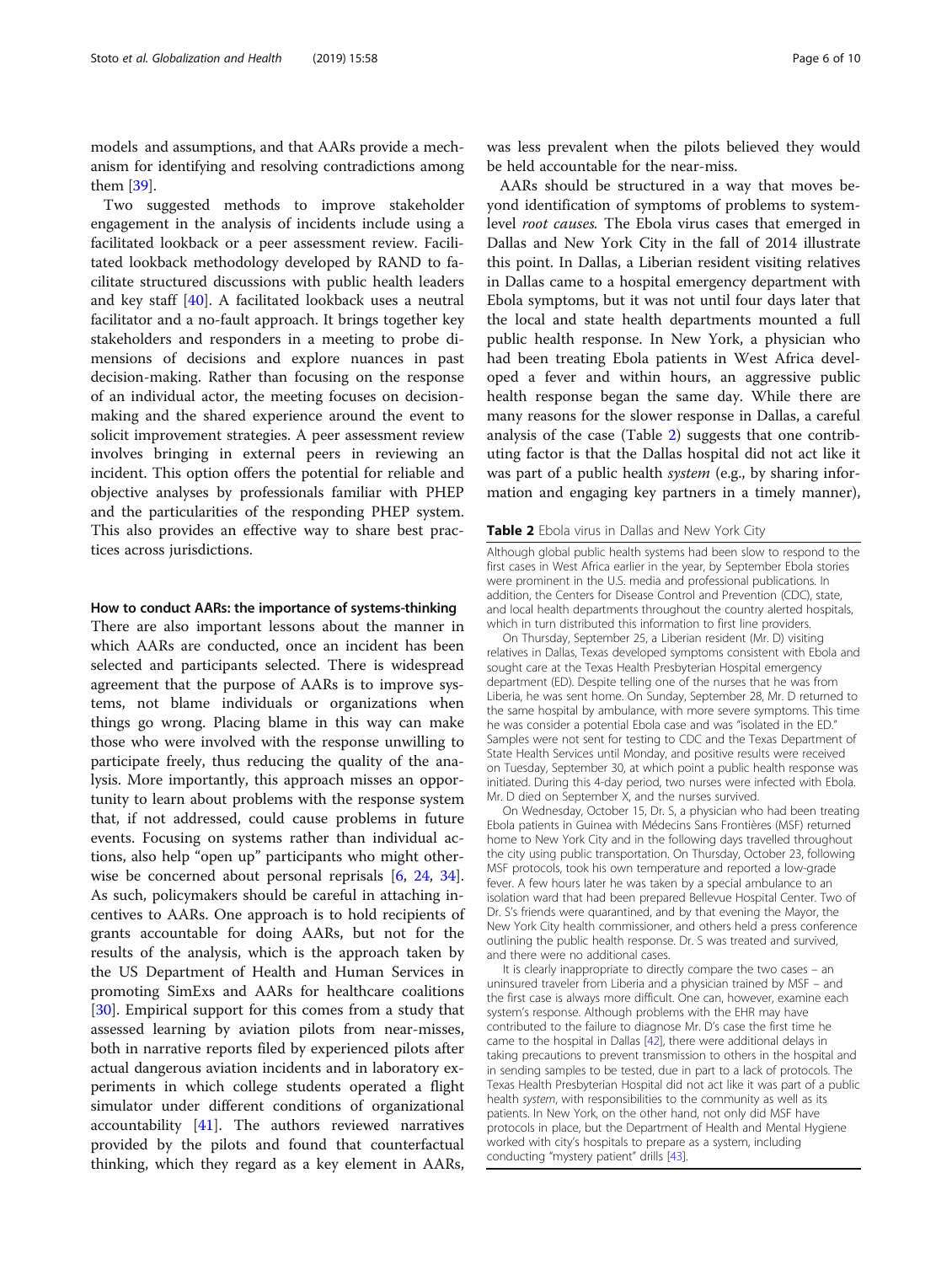with responsibilities to the community as well as its patients. In New York, on the other hand, the Department of Health and Mental Hygiene has a long history of collaborating with the city's hospitals, and in this case they prepared as a system, including conducting "mystery patient" drills [[43](#page-9-0)].

One common way to identify root causes is to ask "why" up to five times (with the number of times depending on need and circumstance) to drive down to the core of a problem and identify fixes that are likely to be lasting [[44](#page-9-0)]. For example, AARs must ask not only how quickly cases were detected or how many vaccines were delivered but also how and why systems performed as they did, and what changes could improve system performance in the future. This team has previously proposed several steps that can improve RCA within a broader incident analysis. The steps used to conduct a RCA as well as an example of how these steps apply to an incident are shown in Table 3. The example refers to the Salmonella outbreak in Alamosa, CO referenced above [[36](#page-9-0)].

Analyzing critical incidents in systems terms often requires rethinking notions of methodological rigor. Given the singular nature of PHEP events and the complexity of systems responses, reliance on statistical analysis of large populations of cases is not only difficult to do, but may narrow the analysis in a way that misses important system properties. For instance, beyond knowing the numbers on non-pharmaceutical distribution, morbidity, mortality or cost, effective learning requires deeper exploration of why the incident unfolded the way it did to produce such outcomes. Drawing on the social science literature, especially Gilson [\[45](#page-9-0)], Table [4](#page-7-0) summarizes methods for improving the rigor of qualitative research that can strengthen the AAR practice. The 11 validity-enhancing recommendations for AARs proposed by Davies and colleagues address many of the same points  $[21]$  $[21]$ . Stoto and colleagues  $[46]$  $[46]$  $[46]$ illustrate specific considerations to improve analysis such as timing, perspective, and drawing on root cause analysis. Stoto [\[47\]](#page-9-0) describes how these methods were

#### **Table 3** Root Cause Analysis steps and example

- 2. Identify the public health system's major organizational goals or objectives in responding to the incident, including which PHEP Capabilities and IHR (2005) core capacities that were stressed.
- 3. Identify the major response challenges that had a qualitative impact on permitting achievement of the public health system's goals or at least had the potential to do so.
- 4. Define the immediate causes of the challenges and the factors that contributed to the challenges, whether modifiable (within the jurisdiction's influence) or not modifiable (not within the jurisdiction's influence); note pre-event decisions and factors beyond the system's control.
- 5. Identify factors that, if not addressed, are likely to limit the public health system in future incidents. With these steps in mind, RCA can help those conducting the AAR to include the deepest level of analysis within their review.



<sup>1.</sup> Define the story arc by summarizing the context and pivotal nodes (events, decisions, time points) when events could have unfolded differently and could have led to a substantially different outcome.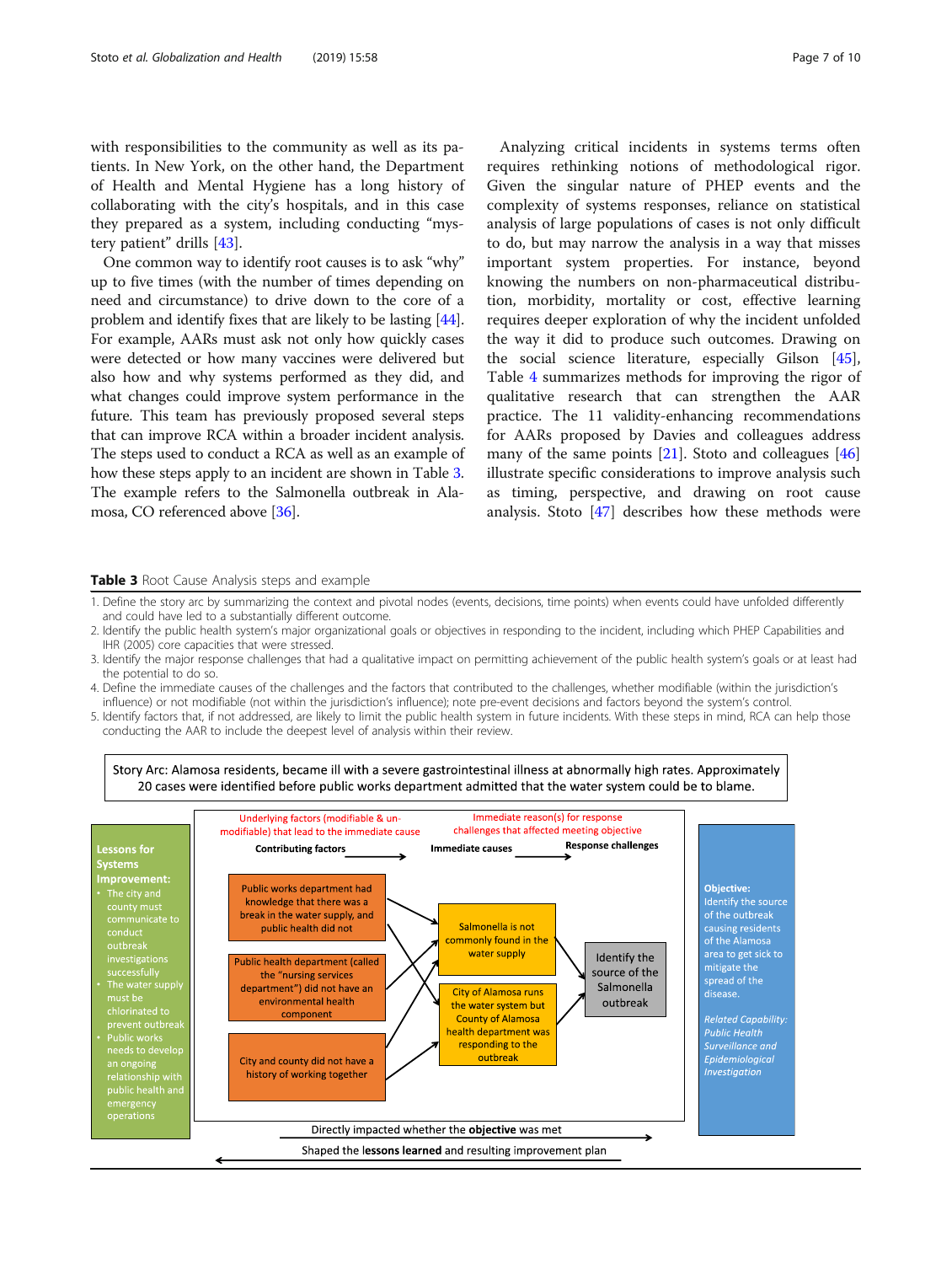<span id="page-7-0"></span>Table 4 Ensuring Rigor in Case Study and Qualitative Data Collection and Analysis [\[45,](#page-9-0) [46\]](#page-9-0)

- Prolonged engagement with the subject of inquiry. Health policy and systems research tends to draw on lengthy and perhaps repeated interviews with respondents and/or days and weeks of engagement at a case study site.
- Use of theory. Theory is essential to guide sample selection, data collection, analysis, and interpretive analysis.
- Case selection. Purposive selection allows earlier theory and initial assumptions to be tested and permits an examination of "average" or unusual experience.
- Sampling. It is essential to consider possible factors that might influence the behavior of the people in the sample and ensure that the initial sample draws extensively across people, places, and time. Researchers need to gather views from a wide range of perspectives and respondents and not allow one viewpoint to dominate.
- Multiple methods. For each case study site, best practice calls for carrying out two sets of formal interviews with all sampled staff, patients, facility supervisors, and area managers and conducting observations and informal discussions.
- Triangulation. Patterns of convergence and divergence may emerge by comparing results with theory in terms of sources of evidence (e.g., across interviewees and between interview and other data), various researchers' strategies, and methodological approaches.
- Negative case analysis. It is advisable to search for evidence that contradicts explanations and theory and then refine the analysis accordingly.
- Peer debriefing and support. Other researchers should be involved in a review of findings and reports.
- Respondent validation. Respondents should review all findings and reports.
- Clear report of methods of data collection and analysis (audit trail). A full record of activities provides others with a complete account of how methods evolved.

used to conduct a rigorous, multi-faceted analysis of the public health system response to 2009 H1N1.

## Implementation

The WHO's recent inclusion of AARs in its International Health Regulation Monitoring and Evaluation Framework (IHR MEF) is an important step in increasing the prevalence of AARs. Beyond this, additional steps may be necessary to ensure that AARs are of high quality and that lessons from individual communities and jurisdictions are shared broadly with others. Employing the best practices described in this analysis requires a PHEP system that facilitates the preparation of insightful AARs, and more generally rewards learning.

In many countries, the barriers to after action reviews fall into two categories. First, there are sometimes concerns about the cultural sensitivity and context, liability, the political response, and national security. In addition, afteraction reviews are constrained by staff time and the lack of experience and the requisite analytical skills. Ensuring that AARs fulfill their promise as tools of system improvement will require ongoing investment and a change in mindset. The first step should be to clarify that the goal of AARs is organizational learning, not placing blame or punishing poor performance. Based on experience in other fields, the buy-in of agency and political leadership is critical in this regard. As Stufflebeam has said of evaluation, the "purpose is not to prove, but to improve"  $[48]$ .

Even well-prepared AARs are often not widely shared with those who could benefit from them. For instance, responders to the Boston Marathon bombing learned valuable lessons from previous events in Israel and elsewhere [[49](#page-9-0)]. Unfortunately, such sharing is often the exception rather the rule, and depends on personal connections among responders. Sectors such as aviation have benefited greatly from the creation of registries that collect incident reports [\[50](#page-9-0)]. For instance, in order to enhance transparency, trust and mutual accountability among Member States and partners, the WHO promotes the sharing of AAR as well as SimEx results using a minimum reporting template in the country implementation guidance [[5\]](#page-8-0). The standardized reporting template includes explicit linkages to existing IHR MEF instruments that emphasizes voluntary evaluation of functional capacities as demonstrated by real or simulated events. WHO plans to make the information collected through the reporting template publicly available, a step towards developing a lessons-learned database for public health emergencies.

Moving beyond this, a Critical Incident Registry for PHEP could provide a database of incident reports filed by public health agencies that responded to a critical incident can drive organizational improvement through careful post-event analysis of systems' "own" events, facilitate identification and sharing of "best practices" across jurisdictions, and enable cross-case analyses to identify contexts and mechanisms that determine success [[4\]](#page-8-0). CIR entries could be based on countries' internal AARs, but focused on issues likely to be of interest elsewhere. For instance, as illustrated in the plague example above, the CIR entry would focus on the need for an effective infrastructure to identify cases at the local level rather than the specific problems experience by Madagascar and the country-specific solutions they adopted.

Entries in the registry should have a common structure that facilitates analysis of individual incidents and crosscase analysis; a searchable, structured summary that includes a list of the PHEP capabilities tested; a timeline of pivotal events in the incident; and an analysis of PHEP system's role in enough detail to understand why particular mechanisms worked in that context. Entries could be coded by such factors as incident type, capabilities involved, levels of organizations involved (i.e., local, regional, national, international), which could promote analysis. Reports in the registry would have to meet minimum quality standards, based on the points discussed here and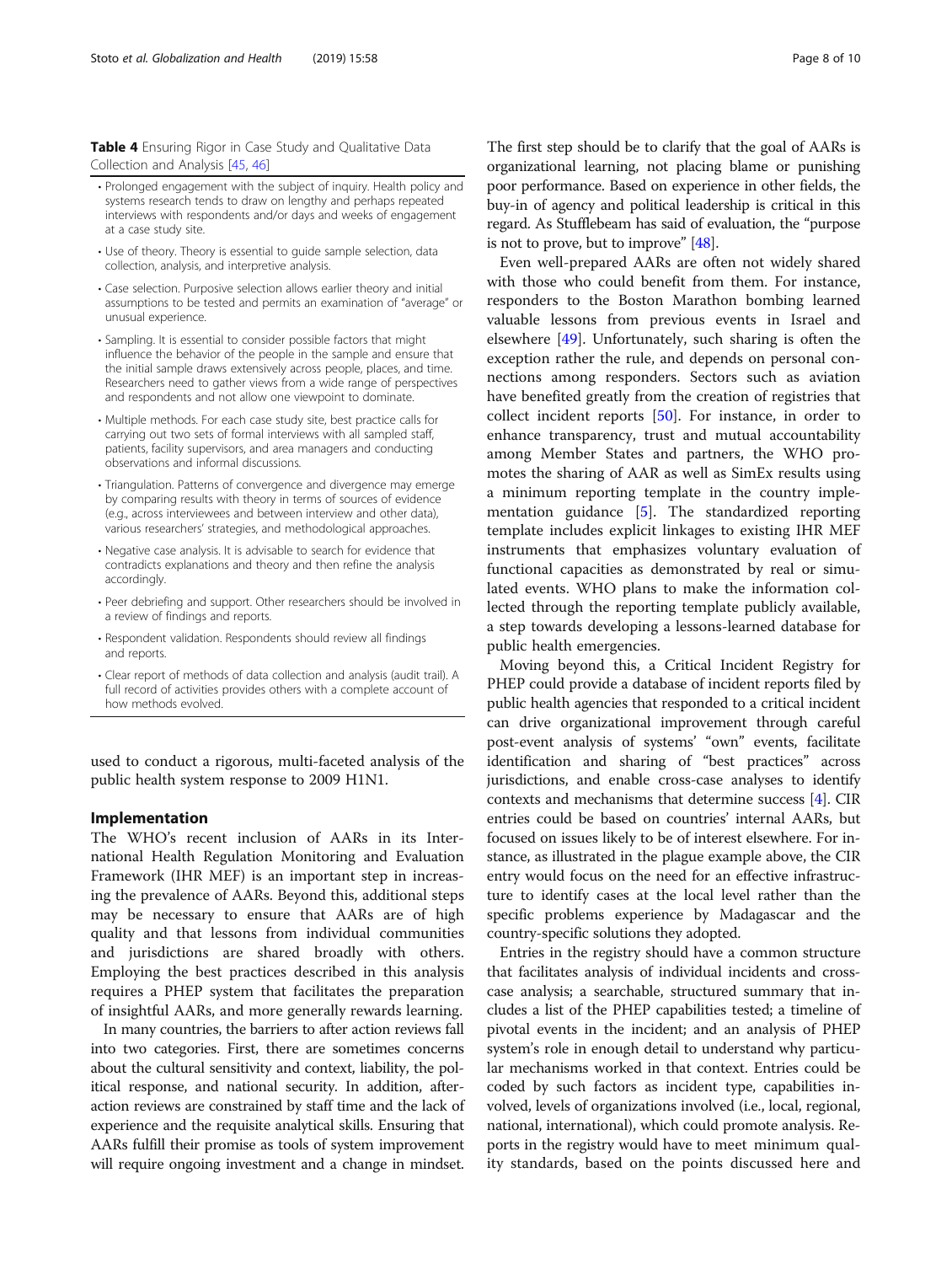<span id="page-8-0"></span>the ECDC's 11-point validity tool [\[21](#page-9-0)]. An additional benefit of such a registry is that it could allow analysis to identify common patterns across incidents and learn from structured comparisons among cases.

A Critical Incident Registry can also be useful to involve individuals with expertise in PHEP systems, but who were not part of the response, in the preparation of AARs. As well as simply providing help, this also can improve credibility of the findings and trust in process. These could be peers from other jurisdictions or faculty, students, or staff from schools of public health or other academic units. The involvement of peers from other countries has also contributed to the success of the JEE process and a series of country-level preparedness analyses based on the response to Ebola conducted by ECDC [[51](#page-9-0), [52\]](#page-9-0), and this bodes well for the involvement of peers in AARs.

Finally, national public health systems need support in the form of toolkits, guides, and training, as well as research on AAR methods. For instance, WHO, ECDC, and others could develop and disseminate tools, templates, training materials, and checklists that lead users through the process of conducting high-quality AARs [[53\]](#page-9-0) and build upon ongoing efforts by WHO and ECDC to develop an AAR registry [5, [21](#page-9-0), [54](#page-9-0)]. In addition, practitioners, policymakers and journal publishers could work together to give awards to recognize and incentivize particularly high-quality AARs – and those that include honest and thorough-going analysis of response gaps and system weaknesses – and publish them in scientific/professional journals or other outlets.

## Conclusions

Effective after-action reviews are designed to provide practitioners and policymakers with knowledge and tools they can use to learn from experience and improve public health plans and responses. Empirical evidence from a variety of fields suggests that the practice can improve performance on simulated and real-world tasks. While direct evidence on public health responses is not yet available, this analysis shows that AARs hold considerable promise as tools of system improvement for PHEP. Our review of the literature and over 15 years of practical experience demonstrates that AARs are most likely to result in meaningful learning if they focus on incidents that are selected for their learning value, involve an appropriately broad range of perspectives, are conducted with appropriate time for reflection, employ systems frameworks and rigorous tools such as facilitated lookbacks and root cause analysis, and strike a balance between attention to incident specifics vs. generalizable capacities and capabilities. Using these approaches can help ensure that countries efforts to

#### Abbreviations

AAR: After action review; ECDC: European Centre for Disease Prevention and Control; IHR ME: International Health Regulation Monitoring and Evaluation Framework; IHR: International Health Regulations (2005); JEE: Joint External Evaluation; PHEIC: Public Health Event of International Concern; PHEP: Public health emergency preparedness; RCA: Root cause analysis; SimEx: Simulation exercise; SPAR: States Parties self-assessment annual reporting; VA: United States Department of Veterans Affairs; WHO: World Health Organization

#### Acknowledgements

Some of the co-authors have presented portions of this material in numerous professional and educational settings, and we are grateful to the audiences for questions and comments that we have tried to address in this manuscript.

#### Authors' contributions

MS and CN conceptualized the manuscript and did the majority of the writing. RPL provided key conceptual contributions and contributed to manuscript writing. LM, FC, and SC provided important additions and edits to the manuscript. All authors read and approved the final manuscript.

## Funding

None of the authors received any external funding for this research.

#### Availability of data and materials

Not applicable.

#### Ethics approval and consent to participate

Not applicable. This is not human subjects research.

#### Consent for publication

Not applicable.

# Competing interests

The authors declare that they have no competing interests.

#### Author details

<sup>1</sup>Georgetown University Center for Global Health Science & Security, 3700 Reservoir Road, NW, Washington, DC 20057-1107, USA. <sup>2</sup>Harvard T.H. Chan School of Public Health, Boston, MA, USA. <sup>3</sup>RAND Corporation and RAND Pardee Graduate School, Santa Monica, CA, USA. <sup>4</sup>NYU College of Global Public Health and the Program on Population Impact Recovery and Resilience, New York, NY, USA. <sup>5</sup>Core Capacity Assessment, Monitoring and Evaluation (CME) Unit Country Health Emergency Preparedness and IHR Department, WHO Health Emergencies Programme, World Health Organization, Geneva, Switzerland.

#### Received: 5 March 2019 Accepted: 5 September 2019 Published online: 10 October 2019

#### References

- Lederberg J, Hamburg MA, Smolinski MS. Microbial threats to health: emergence, detection, and response: National Academies Press; 2003. 2. World Health Organization. International health regulations (2005): World
- Health Organization; 2008. 3. World Health OrganizationH. Monitoring and evaluation framework joint
- external evaluation tool (JEE tool)- second. Edition Geneva, Switzerland; 2018.
- 4. Piltch-Loeb R, Kraemer JD, Nelson C, Stoto MA. A public health emergency preparedness critical incident registry. Biosecur Bioterror. 2014;12(3):132–43.
- 5. World Health Organization. Country implementation guidance: after action reviews and simulation exercises under the international health regulations 2005 monitoring and evaluation framework (IHR MEF). World Health Organization; 2018.